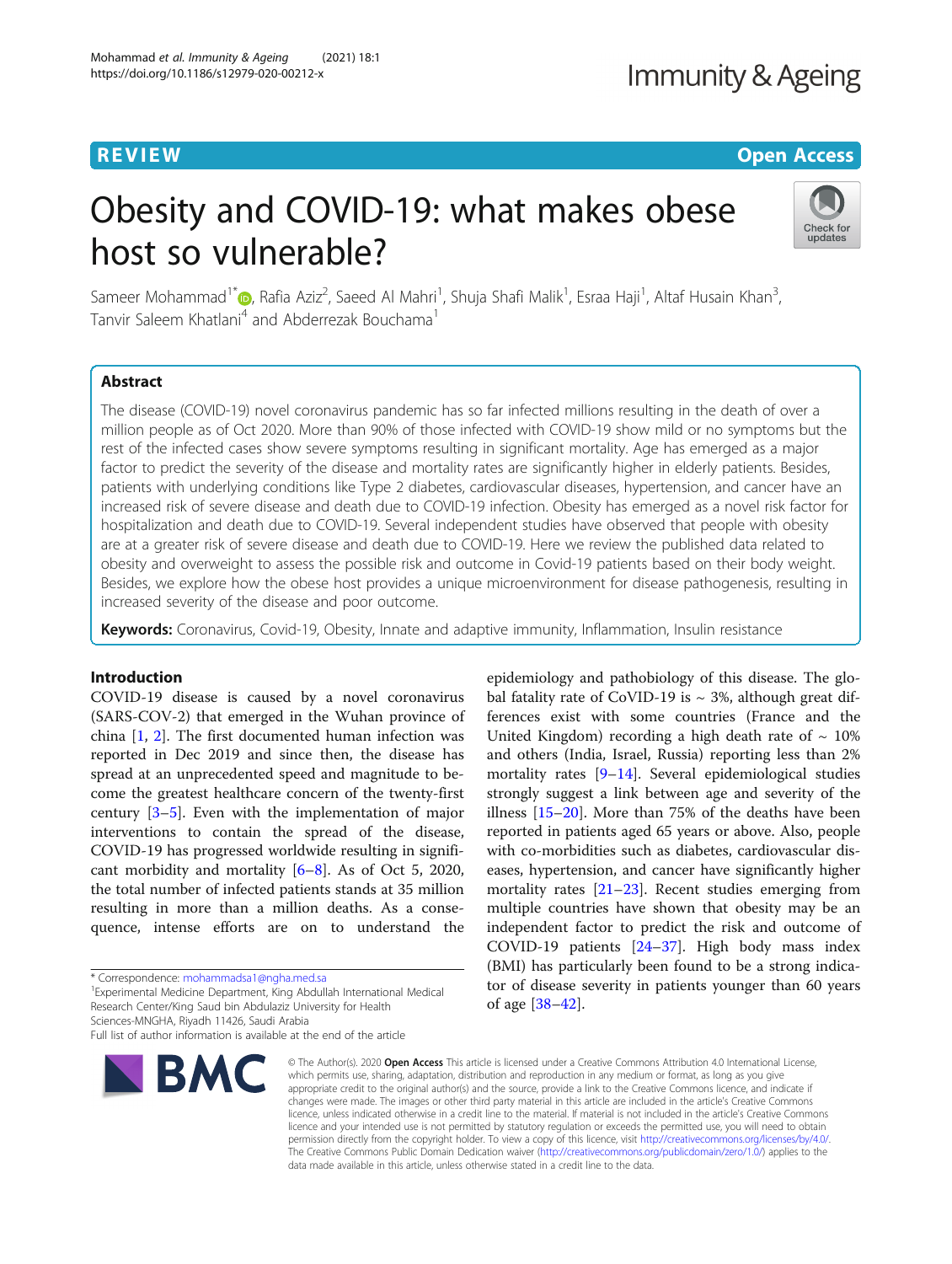Here we summarize the available epidemiological data with a particular focus on obesity and its impact on disease severity. We also discuss possible mechanism(s) that make obese host susceptible to severe disease as a result of SARS-CoV-2 infection.

## Impact of obesity on disease severity of COVID-19 patients

There have been several reports indicating obesity to be a strong factor for becoming seriously ill with COVID-19 [[43](#page-7-0)–[45](#page-7-0)]. A retrospective study from Lille, France analyzed the relationship between body mass index BMI and requirement for invasive mechanical ventilation (IMV) in 124 consecutive patients admitted in intensive care for SARS-COV-2. Out of 124 patients, 84 (75.8%) were obese (BMI > 30 kg/m<sup>2</sup>), indicating a high incidence of obesity among patients admitted to intensive care for SARS-COV-2 [[46](#page-7-0)]. When compared to ICU admissions the previous year for the severe acute pulmonary condition in the same institution, the distribution of BMI categories was strikingly different in patients admitted with COVID-19. Patients admitted with non-SAR-COV-2 conditions showed a lower prevalence of obesity (25.8%) compared to patients with SAR-COV-2. The prevalence of obesity observed in the non-SARS-COV-2 patients was similar to that observed in the general population from Nord and Pas de Calais. In contrast, sex distribution and age were not significantly different from participants in non-SARS-CoV-2 controls vs SARS-COV-2 subjects. Interestingly, obesity was also a standout factor for the requirement of Intermittent Mandatory Ventilation (IMV). Of 124 patients, 85 (68.6%) needed IMV and their BMI was higher than those who didn't need IMV. Close to 90% of the patients with a BMI of > 35 required IMV. In a study from three hospitals in Wenzhou, China, Zheng et al. demonstrated that obesity was a major risk factor for the severity of COVID-19 in a group of patient's metabolic associated fatty liver disease (MAFLD) [[24\]](#page-7-0). The authors analyzed data from Covid-19 patients with confirmed MAFLD and showed that out of Sixty-six patients, Forty-five were overweight/obese (BMI >  $25 \text{ kg/m}^2$ ). Out of these 17 (37.8%) showed severe disease. Compared to only 2 (9.5%) non-obese patients that have severe disease. The authors concluded that obesity is a major risk factor for disease severity in COVID-19 patients having MAFLD. A recent review addressed the role of MAFLD in the outcome of COVID-19 patients [[47](#page-7-0)]. Another study from Rhode Island, USA showed a strong association between obesity and disease severity. The authors analyzed data from 103 adult consecutive patients, admitted with COVID-19 to the hospital. The authors concluded that patients with extreme obesity (BMI of  $> 35$  kg/m<sup>2</sup>) are at high risk of severe COVID-19. Besides, Obesity (BMI > 30

 $kg/m<sup>2</sup>$ ) was strongly and independently associated with the use of invasive mechanical ventilation in patients with COVID-19 [[48](#page-7-0)]. Similar results were shown by a study conducted by New York University health center on a large cohort of COVID 19 patients ( $N = 3615$ ) [\[38\]](#page-7-0). The authors performed a prospective analysis of BMI stratified by age in COVID-19 positive symptomatic patients who showed up at the hospital. The authors showed that younger patients (Age  $<$  60 years) with a BMI > 30 kg/m<sup>2</sup> were more than twice likely to be admitted to hospital and develop critical illness compared to patients with a BMI < 30 kg/m<sup>2</sup>. The likelihood of admission to ICU increased to 3.6 times in patients with severe obesity (BMI  $\geq 35$  kg/m<sup>2</sup>) [[38](#page-7-0)]. Another study from the same hospital with a larger sample size  $(N = 5279)$  showed similar results. The authors concluded that after age, obesity was the single most important factor for hospitalized patients with COVID-19 [[49](#page-7-0)]. A report from the United Kingdom (a pre-print without peer-review) evaluated the fate of 16,749 hospitalized COVID-19 patients in the UK [[50](#page-8-0)]. The authors concluded that Obesity was associated with a higher probability of mortality. A single center study from Italy on a cohort of 482 patients found obesity to be a strong, independent risk factor for severe diease and dealth due to COVID-19. While patients with a BMI  $\geq$  30 kg/m2 had a high risk for severe illness, a BMI  $\geq$  35 kg/m2 radically increased the risk of death [[35\]](#page-7-0). Zhang et. al. reported that obesity predisposed young COVID-19 patients (14–45 Years of age) to the risk of significantly higher mortality [[41](#page-7-0)]. Cai et.al. examined the association of Obesity with the severity of COVID-19 in a designated hospital in Shenzhen, China and concluded that obese patients has increased odds of progressing to severe disease due to COVID-19 [\[51\]](#page-8-0). Reports from other countries severely affected by the pandemic including Mexico [[52](#page-8-0)], Germany [[53](#page-8-0)] an Spain [[54](#page-8-0)] have also found a significant association between BMI and the increasing severity of the disease and mortality due to COVID-19.

Table [1](#page-2-0) shows the association of BMI with disease severity and mortality in COVID-19 patients from different studies. Together, these data strongly suggest obesity to be an important factor in disease severity and outcome of COVID-19 patients.

### What makes the obese host so vulnerable?

People with obesity have an increased prevalence of diseases like renal insufficiency, cardiovascular diseases, Type 2 diabetes mellitus, certain types of cancers, and a significant degree of endothelial dysfunction. These conditions are major risk factors for disease severity and mortality associated with COVID-19. This makes obesity, particularly ominous in COVID-19. However, there is enough evidence to suggest that obesity is an additional risk factor associated with worse outcomes in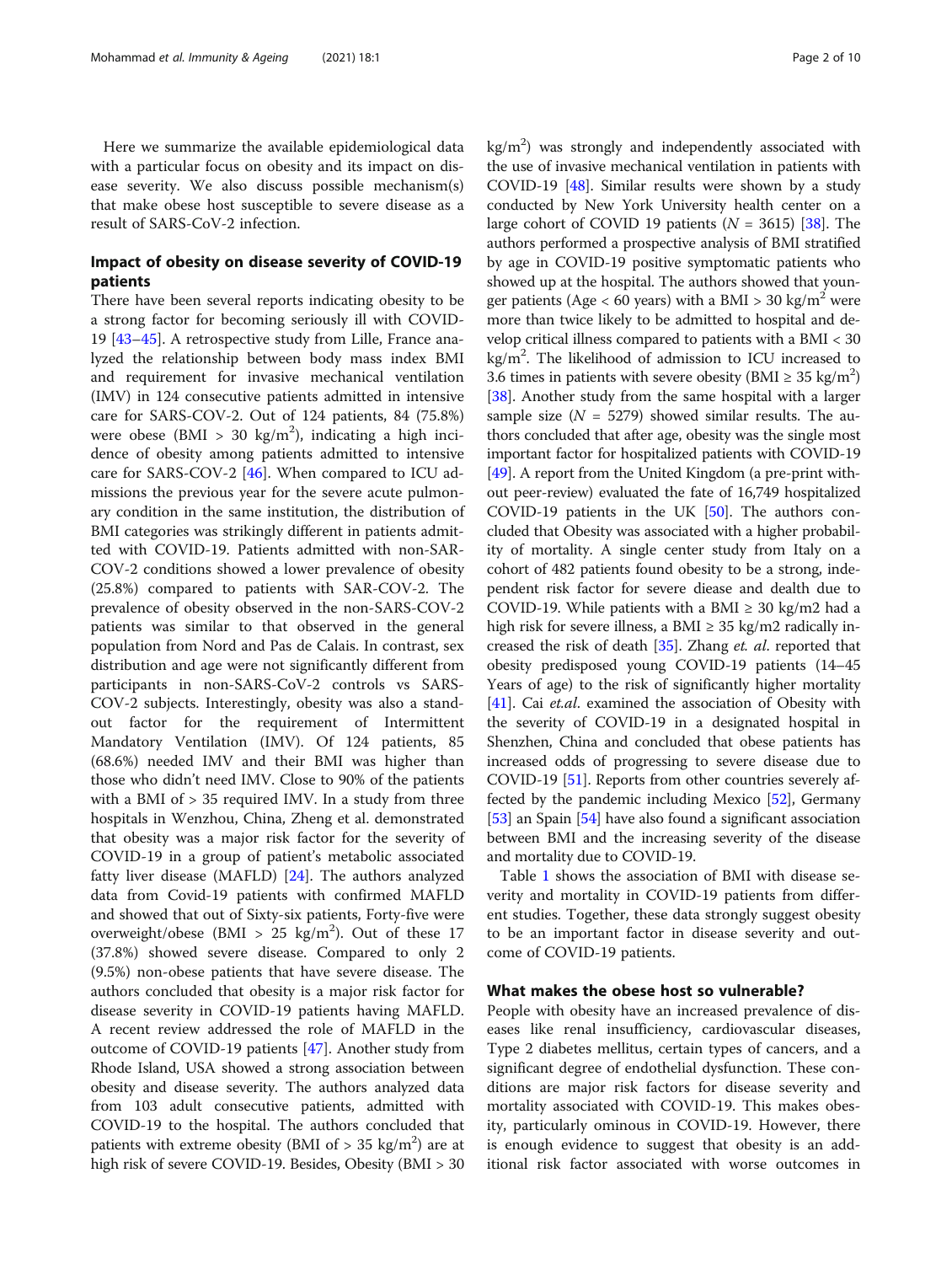<span id="page-2-0"></span>

|  | <b>Table 1</b> Risk of poor clinical outcome in obese patients with COVID-19 infection |  |  |
|--|----------------------------------------------------------------------------------------|--|--|
|--|----------------------------------------------------------------------------------------|--|--|

| Reference                      | <b>No. of Patients</b> | BMI $(Kg/m2)$ | Risk of critical diseaseHR/OR (95% CI) | Risk of DeathHR/OR (95% CI) |
|--------------------------------|------------------------|---------------|----------------------------------------|-----------------------------|
| Rottoli et al. (2020) [35]     | 482                    | $\geq 30$     | 2.32 (1.31-4.09)                       | N/A                         |
|                                |                        | $\geq 35$     | N/A                                    | $12.1 (3.25 - 45.1)$        |
| Giacomelli et al. (2020) [55]  | 233                    | $\geq 30$     | 8.26 (1.41-48.29)                      | $3.04(1.42 - 6.49)$         |
| Klang et al. (2020) [56]       | 3406                   | $\geq 40$     | N/A                                    | $5.1(2.3 - 11.1)$           |
| Docherty et al. (2020) [50]    | 20,133                 | > 30          | N/A                                    | $1.33(1.19 - 1.51)$         |
| Caussy et al. (2020)           | 340                    | > 30          | $1.89(1.33 - 2.53)$                    | <b>NA</b>                   |
| Simonnet et al. (2020) [46]    | 124                    | $\geq 35$     | 7.36 (1.63-33.14)                      | <b>NA</b>                   |
|                                |                        | $30 - 35$     | 3.45 (0.83-14.31)                      |                             |
|                                |                        | $25 - 30$     | $1.69(0.52 - 5.48)$                    |                             |
| Lighter J et al. (2020) [38]   | 725                    | $30 - 34$     | $1.8(1.2 - 2.7)$                       | <b>NA</b>                   |
|                                |                        | $\geq 35$     | $3.6(2.5-5.3)$                         | <b>NA</b>                   |
| Palaiodimos et al. (2020) [57] | 200                    | $\geq 35$     | <b>NA</b>                              | 3.78 (1.45-9.83)            |
| Cai et al. (2020) [51]         | 383                    | $\geq 28$     | 3.4 (1.40-2.86)                        | <b>NA</b>                   |
| Petrilli et al. (2020) [49]    | 1999                   | $\geq 40$     | 2.45 (1.78 to 3.36)                    | <b>NA</b>                   |
|                                |                        | $30 - 39$     | 1.8 (1.47 to 2.2)                      |                             |
|                                |                        | $25 - 29.9$   | 1.3 (1.07 to 1.57)                     |                             |
| Hamer et al. (2020) [58]       | 760                    | > 30          | 2.05 (1.68, 2.49)                      | <b>NA</b>                   |
| Zhang et.al (2020) [41]        | 340                    | $\geq 28$     | <b>NA</b>                              | 1.354 (1.075-1.704)         |
| Kalligeros et al. (2020) [48]  | 103                    | $\geq 35$     | 5.39 (1.13-25.64)                      | <b>NA</b>                   |
| Pettit et al. 2020 [59]        | 238                    | > 30          | <b>NA</b>                              | $1.7(1.1-2.8)$              |

OR Odds Ratio, HR Hazard ratio, CI Confidence Interval, BMI Body Mass Index

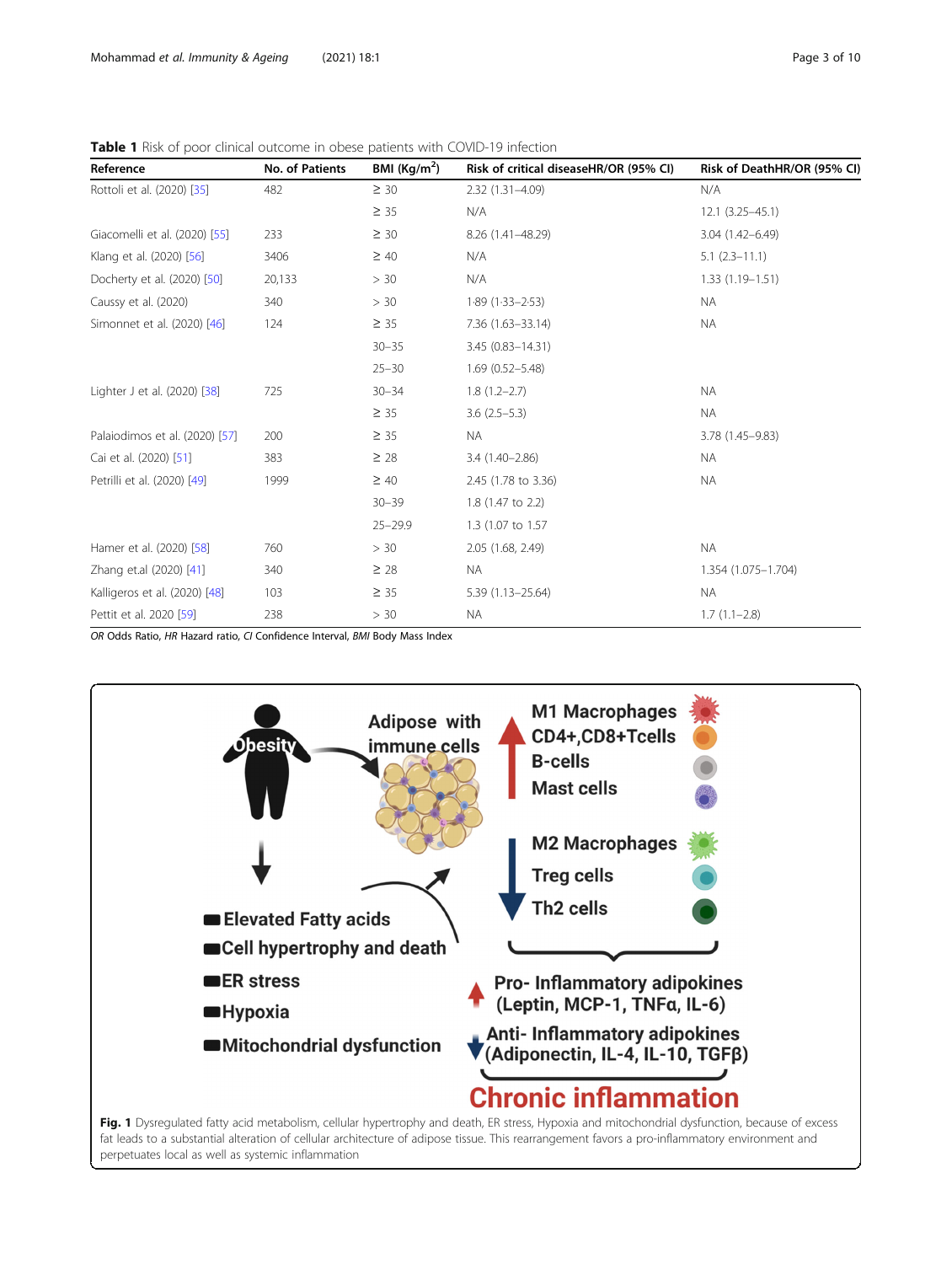COVID-19 patients. Caussy et al. specifically looked at whether obesity was associated with worse outcomes in COVID-19 patients with other risk factors. The authors found that obesity remained a significant factor for poor outcome of patients having other chronic issues like Hypertension, Dyslipidemia, Type 2 diabetes, Cardiomyopathy, Chronic pulmonary diseases, and malignancy. The analysis is shown in Table 2.

Therefore, it is reasonable to assume that there are additional factors that make obese host vulnerable to severe disease and worse outcomes as a result of COVID-19 infection.

## Obesity-associated inflammation and its impact on SARS-CoV-2 infection

Until recently adipose tissue was merely considered to be an inert organ that stored energy in the form of lipids, which could be utilized in the state of fasting/starvation. However, adipose tissue is now being recognized as a key endocrine organ that secretes a plethora of factors (Adipokines, Chemokines, and Cytokines) that profoundly impact metabolism and immune system [[61](#page-8-0), [62\]](#page-8-0). Normal lean adipose is composed of a comprehensive set of immune cells that maintain a balance between pro-inflammatory and anti-inflammatory environment [[63\]](#page-8-0). Excess calorie intake and/or reduced energy expenditure leads to a rapid expansion of adipose tissue to accommodate and store excess nutrients. However, obesity-induced expansion alters the function and architecture of adipose tissue and enlarged adipocytes become apoptotic and attract macrophages and other cells to form inflammatory adipose [\[64](#page-8-0), [65\]](#page-8-0). Normal adipose tissue contains a population of three anti-inflammatory cell types associated with normal adipose function. T helper (Th2) cells, M-2 macrophages and regulatory T-cells (Treg) are important negative regulators of inflammation. Obesity is associated with significant alteration and abundance of immune cells in the adipose tissues with a marked decrease in Th2 cells, Treg cells, and M-2 macrophages. Instead, there is a significant increase in the abundance of pro-inflammatory cells like CD8+ T cells and M-1 macrophages  $[66–69]$  $[66–69]$  $[66–69]$  $[66–69]$ . Obese, inflamed adipose comprises of  $>$ 40% M-1 macrophages, which are the source of an array of pro-inflammatory cytokines leading to a local as well as systemic inflammation. Several other cell types like neutrophils, dendritic cells, and mast cells also contribute to inflammation by releasing several pro-inflammatory factors. The ultimate result is a state of chronic inflammation both at local as well at the systemic level [\[68,](#page-8-0) [70\]](#page-8-0). Inflammation is at the forefront of COVID-19 research and major complication of COVID-19 infection are directly associated with systemic inflammation [[71](#page-8-0)–[76\]](#page-8-0). Recent studies have indicated that disease severity and outcome of COVID-19 patients are directly associated with dysregulation of pro-inflammatory cytokines. Therefore, it is plausible to suggest that acute inflammation arising from COVID-19, may amplify existing chronic inflammation secondary to obesity and lead to more severe disease phenotype and poorer outcomes. A similar hypothesis was proposed in a recent paper by Paul MacDaragh Ryan and Noel M. Caplice [\[77\]](#page-8-0). The authors suggested that obese subjects have higher levels of various inflammatory signals and, are more likely to overreact to coronavirus infection. Zhang et al. analyzed 16 retrospective studies and found that inflammatory markers were positively correlated with the severity of COVID-19 [\[78](#page-8-0)]. Hamer et.al. specifically looked at the role of low inflammation in the severity of COVID-19 disease [\[79\]](#page-8-0). The authors found that a high rate of hospital admission in obese subjects can be partly explained by low-grade inflammation (Fig. [1\)](#page-2-0).

#### Cellular immune function is impaired in obesity

Several lines of evidence have strongly indicated that obesity results in significant changes in both innate and adaptive immune response and individuals with obesity are in a state of chronic and low-grade inflammation [[80](#page-8-0)–[82](#page-8-0)]. The overall result is a reduced immune response to infectious agents, resulting in poorer outcomes post-infection [[83](#page-8-0)–[86](#page-8-0)].

Table 2 Odds ratios of critical COVID-19 between patients with and without obesity in Lyon University Hospital, by risk factor adjustment

|                                     | Odds ratio (95% CI) of ICU admission | $p$ value* |
|-------------------------------------|--------------------------------------|------------|
| Age, sex                            | $2.16(1.27 - 3.68)$                  | 0.0041     |
| Hypertension, age, sex              | 1.93 (1.10-3.39)                     | 0.022      |
| Dyslipidaemia, age, sex             | $1.85(1.05 - 3.26)$                  | 0.034      |
| Type 2 diabetes, age, sex           | 1.80 (1.03–3.17)                     | 0.040      |
| Cardiomyopathy, age, sex            | 1.94 (1.11–3.40)                     | 0.021      |
| Chronic pulmonary disease, age, sex | $2.03(1.16 - 3.56)$                  | 0.013      |
| Malignancy, age, sex                | 1.91 (1.09–3.34)                     | 0.023      |

Table 2. Odds ratios are calculated on all patients in Lyon University Hospital with severe COVID-19. ICU = intensive care unit. COVID-19 = coronavirus disease 2019. \*p-value determined using multivariable logistic regression [[60\]](#page-8-0). (This table is reproduced with permission from the publisher)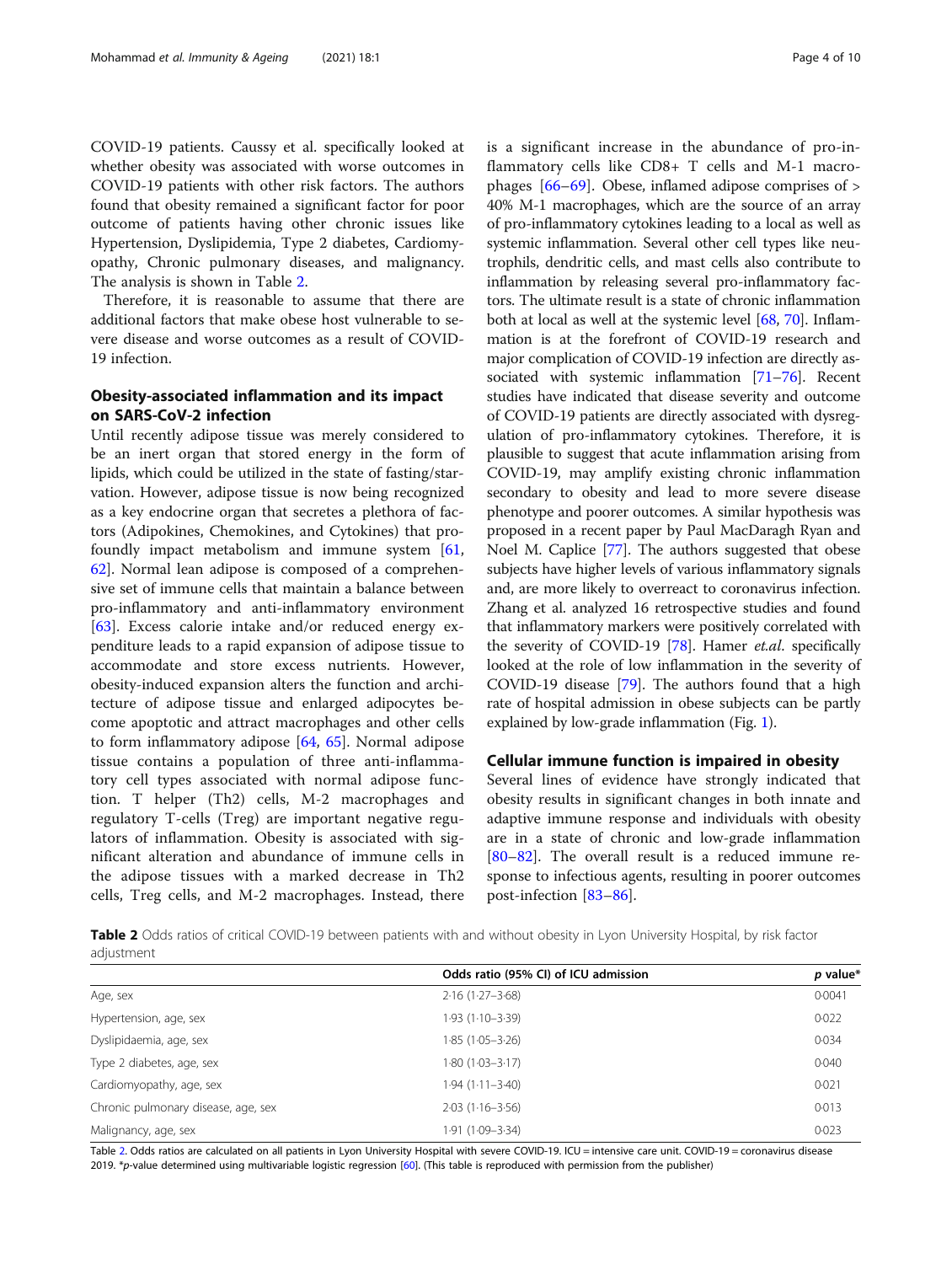## Excess fat deposition disrupts lymphoid tissue architecture and integrity

Blood cells (both lymphoid and myeloid) lineages are generated from bone marrow-derived pluripotent hematopoietic stem cells. Lymphoid cells undergo further processing in the thymus to generate mature T-Lymphocytes. Mature lymphocytes reside in secondary lymphoid tissues including lymph nodes and spleen, where they take part in immune surveillance and wait for activation by pathogens. Therefore, any change in the lymphoid tissue architecture can adversely affect its functioning resulting in an alteration in the distribution of immune cell populations, impaired T cells activity, and diminished immune defense. Interestingly, Obesity and metabolic syndrome have a profound impact on the functioning of lymphoid tissue [\[87,](#page-8-0) [88](#page-8-0)]. Ectopic lipid deposition in tissues other than adipose is a hallmark of obesity and this is not restricted to metabolic tissues. Several studies have reported that obesity leads to increased lipid deposition in primary lymphoid organs (bone marrow and thymus). Excess lipid deposition in these tissues impacts the distribution of leukocyte population, the activity of lymphocytes resulting in a marked change in the overall immune defense [\[87](#page-8-0), [89](#page-8-0)–[91\]](#page-8-0). Lipid accumulation of lymphoid organs is known to occur in older people and adversely affect their immunity. Consequently, obesity is assumed to promote premature "aging" of the immune system [\[92](#page-8-0)]. Also, diet-induced obesity in mice adversely impacts the dynamics of secondary lymphoid tissues leading to alteration of effector/ memory T cell ratio and an overall constraint in T cell receptor variety [\[90](#page-8-0), [91,](#page-8-0) [93](#page-8-0)]. Therefore, T cells in obese mice are capable of responding to a smaller range of pathogens as compared to the normal chow-fed mice. Obesity also reduces inguinal lymph node size, hampers lymphatic fluid transport, and dendritic cell movement and reduces the number of T lymphocytes in lymph nodes [\[94](#page-8-0)]. Overall, obesity disturbs immune system integrity and significantly alters leukocyte growth, movement, and diversity. Indeed, a recent study showed that BMI was inversely correlated with total lymphocyte count in COVID-19 patients [[95\]](#page-8-0).

## Insulin resistance negatively impact immune function

Multiple lines of evidence suggest that Insulin may be a key regulator of T-cell metabolism and function [\[96](#page-8-0)–[99](#page-9-0)]. Insulin signaling exerts critical immune-stimulatory effects on T-cells, positively controlling their growth and proliferation, glucose metabolism, and production of cytokines, which results in the strengthening of host defense against infections. Obesity often leads to systemic "insulin resistance" a phenomenon that is characterized by reduced insulin signaling in peripheral tissues resulting in several metabolic abnormalities [\[100](#page-9-0)–[103\]](#page-9-0). Insulin resistance is a complex phenomenon and multiple factors are involved but obesity induced adipose dysfunction plays a central role in the development of systemic insulin resistance [\[100](#page-9-0)–[106\]](#page-9-0). Obesity leads to a significant expansion of adipose mass that radically influences adipose function, which causes disruption of insulin signaling in peripheral tissues including immune cells. Insulin-stimulated signaling pathway is impaired in lymphocytes of individuals with obesity [\[107](#page-9-0)] and Type 2 diabetes [[108](#page-9-0)]. Francis M. Finucane and Colin Davenport in a recent paper discussed the possible relationship between insulin resistance with COPVID-19 disease severity [[109](#page-9-0), [110](#page-9-0)]. The authors suggested that markers of insulin resistance should be assessed for their prognostic efficacy. No study has specifically looked at the association between insulin resistance and the severity of CoVID-19 disease because clinical and biochemical markers of insulin resistance are not routinely measured in CoVID-19 patients. Ren et. al. used triglyceride and glucose index (TyG) as a marker of insulin resistance and showed that TyG index was significantly associated with an increased risk of severe case and mortality in CoVID-19 patients [[110](#page-9-0)]. Although TyG index is a useful surrogate marker, it is not considered a gold standard for assessing insulin resistance. More studies are needed to utilize more acceptable insulin resistance models like Homeostatic Model Assessment (HOMA) or Quantitative insulin sensitivity check index (QUICKI) to investigate the contribution of insulin resistance on disease severity and mortality in CoVID-19 patients [\[111](#page-9-0)– [113](#page-9-0)].

## Leptin resistance in obesity impairs immune functioning

Besides insulin, leptin the hormone that is secreted from adipocytes exerts profound effects on innate and adaptive immunity. Leptin is a key regulator of metabolic homeostasis and it primarily exerts its effects via Leptin receptors (LEPR) that are highly expressed in POMC neurons in the hypothalamus, which is the epicenter of appetite and energy expenditure regulation. Leptin has also been shown to regulate several other physiological processes in the body. Interestingly, LEPRs are expressed in cells of the immune system and several studies have documents the role of leptin in regulating various aspects of immune cell development and activity  $[114–116]$  $[114–116]$  $[114–116]$  $[114–116]$ . Leptin has been shown to regulate both innate and adaptive immune responses via the modulation of immune cell metabolism, proliferation, and activity. Circulating leptin levels are markedly increased in obese subjects but the response of target tissues to leptin is severely compromised due to leptin resistance [[117](#page-9-0)–[119\]](#page-9-0). Therefore, leptin resistance would profoundly impact the proper development and activity of immune cells in obese subjects, weaken the host defense, and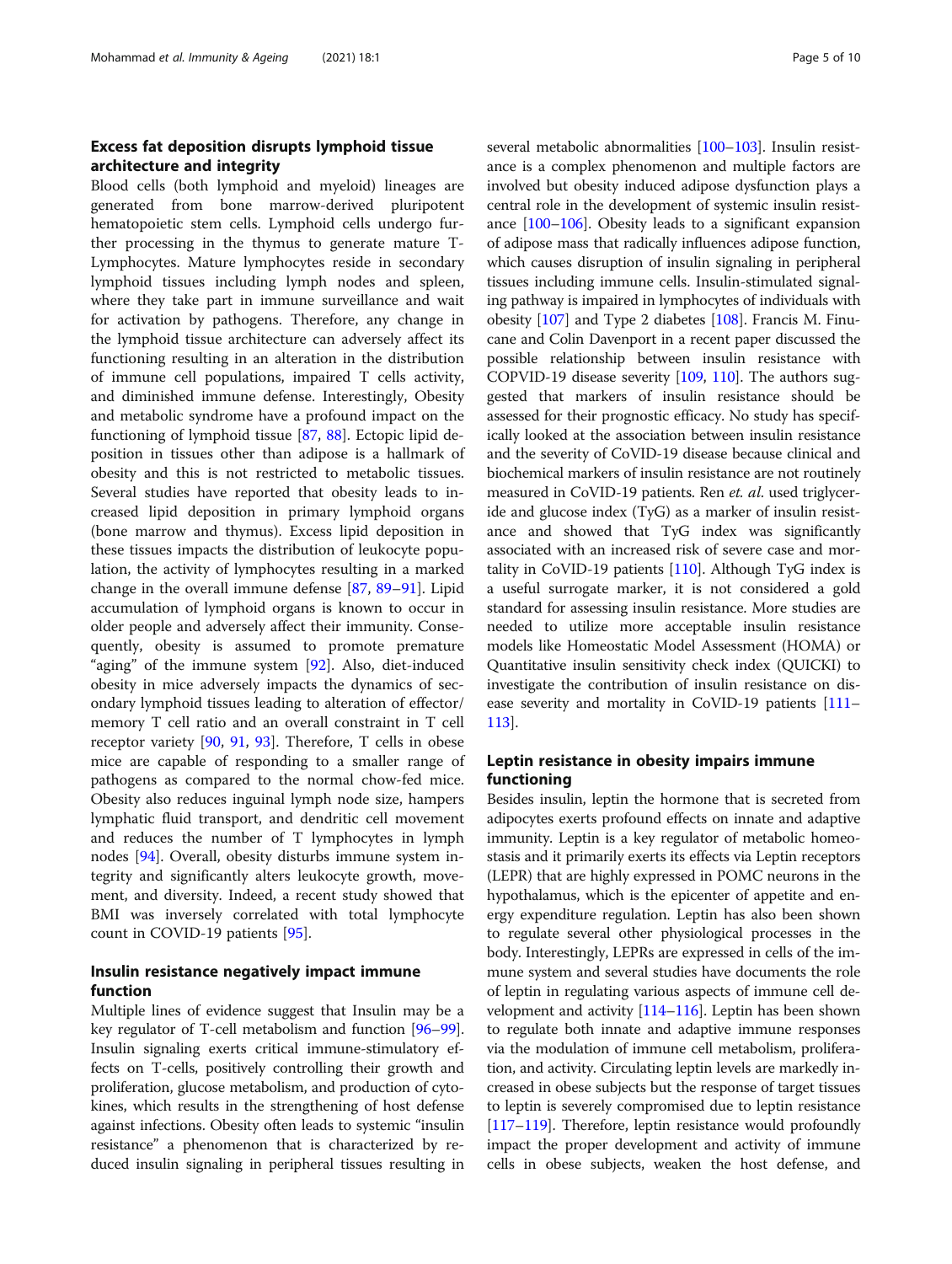increase the chances of severe disease and poor outcome in COVID-19 patients. A recent paper provided a detailed analysis of the role of leptin in COVID-19 disease severity in obese subjects [\[120\]](#page-9-0). The authors describe how leptin plays a vital role in immune regulation and how chronically elevated leptin (as seen in obese subjects) impairs host immune defense. The authors conclude by suggesting studies to explore the possible role of leptin in the pathogenesis of SARS-CoV-2

## Altered ACE2 expression in obese subjects may impact COVID-19 disease severity

Angiotensinogen Converting Enzyme (ACE-2) is required for the entry of COVID-19 into the cells. The receptors are expressed on cells in the nose lining, the lungs, pancreas, kidneys and gut, adipose, and in the lining of blood vessels, in the heart muscle, and cells circulating in the blood. It is assumed that increased expression of ACE-2 would boost the entry of the virus into the cells and therefore, cause severe disease with worse clinical outcomes. Emerging evidence indicates that ACE2 expression is increased in individuals who are obese and overweight. Higham et al. have demonstrated increased ACE2 expression in the bronchial epithelium of COPD patients who are overweight or obese compared to lean subjects [\[121\]](#page-9-0). The authors suggested that increased ACE-2 expression may be related to increased disease severity in COVID-19 patients who are overweight or obese. Interestingly, ACE-2 expression is higher in adipose compared to lung tissue, which is the primary target of COVID-19 [[122\]](#page-9-0). Moreover, adipose ACE-2 expression is up-regulated in animal models of diet-induced obesity [[123](#page-9-0)]. This raises the prospect of adipose tissue being an important target and a possible reservoir for COVID-19. Adipose tissue has been shown to act as a reservoir for other human pathogens [\[124](#page-9-0)]. More importantly, lipid droplets that are present in adipose tissue have been shown to play a key role in the production of the Hepatitis C virus [\[125](#page-9-0)–[128\]](#page-9-0). Therefore, it is reasonable to assume that adipose tissues might act as a reservoir for COVID-19 and lipid droplets might facilitate viral production and spread. Consequently, excess adipose as seen in obesity would make it an easy target for the virus entry and spread and therefore, cause severe disease with bad clinical outcomes. More research is needed to understand the functional significance of adipose ACE-2 and its association with obesity in COVID-19 patients.

## Role of coagulopathy /thrombosis in SARS-CoV-2 pathogenesis

Several studies have shown that obesity is associated with a hypercoagulable state and obese subjects have elevated levels of prothrombin factors and reduced levels of anti-thrombin molecules [\[129](#page-9-0)–[131\]](#page-9-0). Since, severely ill COVID-19 patients are often associated with coagulopathy/thrombosis and obesity could potentially make it worse. A study by Gazzaruso et al. on a cohort of 49 patients hospitalized with COVID-19 infection and reported that low antithrombin (AT) levels were strongly associated with increased mortality [[132\]](#page-9-0). The authors further show that BMI was the only variable that showed a significant difference between patients with low and high levels of AT. The authors documented an inverse correlation between AT levels and BMI and obese patients had significantly lower AT levels as compared to non-obese patients. The authors suggested that AT may be the connecting factor behind increased mortality in obese COVID-19 patients. More studies are needed to confirm this finding.

## Does obesity survival paradox occur in COVID-19 patients?

Obese subjects are at an increased risk of developing pneumonia but ironically, obese patients with pneumonia have a lower mortality as compared to non-obese subjects. This phenomenon is known as "Obesity survival paradox" and has been the subject of several independent studies [[133](#page-9-0)–[136](#page-9-0)]. Obesity survival paradox in COVID-19 patients is still a matter of debate. Biscarini et al. analyzed a cohort of 331 patients admitted to hospital with COVID-19. The authors reported that obese COVID-19 patients were more likely to be admitted to ICU than non-obese subjects but obesity was not significantly associated with mortality, mortality in ICU and length of hospital stay [\[137\]](#page-9-0). However, majority of the studies have reported that obese subjects are an increased risk of severe disease and increased mortality due to COVID-19 [[59,](#page-8-0) [132](#page-9-0), [138](#page-9-0)–[143\]](#page-9-0).

#### Conclusion

Obesity is a huge healthcare concern because it is associated with several chronic diseases including type 2 diabetes, heart diseases, stroke, and certain types of cancers. Obesity significantly reduces the quality of life and is one of the leading causes of death, worldwide. Recent evidence has shown that obesity weakens the immune system and therefore, making the host vulnerable to infectious diseases. Indeed, Obesity has emerged as a strong risk factor for severe disease in the current pandemic disease, COVID-19. Several independent studies have demonstrated that obese subjects with COVID-19 have a higher risk of severe disease, hospitalization, and increased probability of death. During the 2009 HIN1 pandemic, patients with severe obesity were more likely to require hospitalization, ICU admission, and death due to the disease. Data over the years have indicated that obesity negatively impacts host immune defense making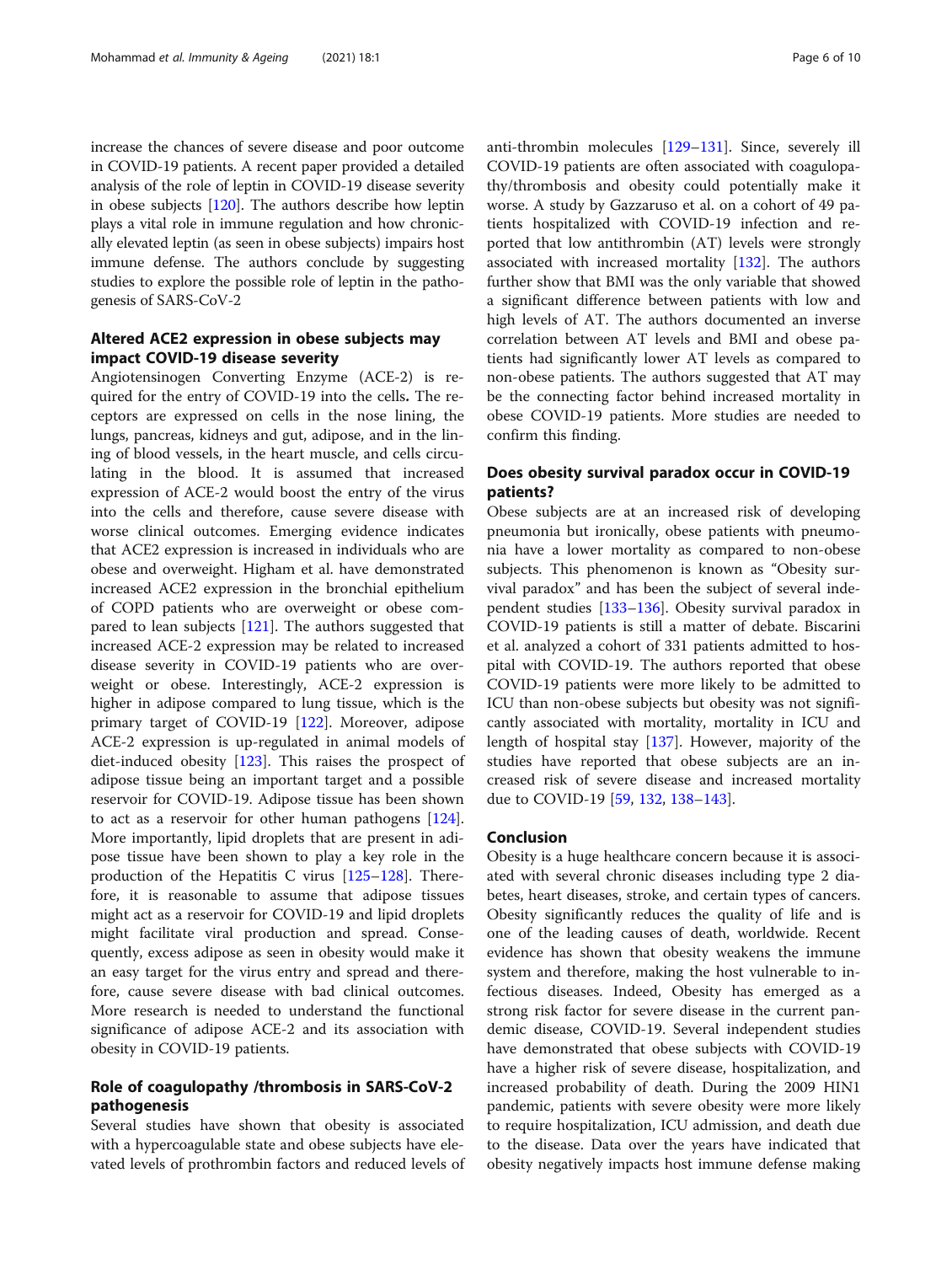

it vulnerable to infectious disease. Excess adiposity is associated with significant changes in the resident immune cell composition of adipose tissue, which disrupts the balance between pro-inflammatory and antiinflammatory immune cells in favor of the former. This leads to a state of chronic low-grade inflammation. This chronic inflammation is likely amplified by acute inflammation arising out of COVID-19 resulting in a more severe disease phenotype and poorer outcomes. One the other hand excess lipid deposition alters the integrity and architecture of primary lymphoid tissues and thereby impacting the immune cell development and activation. Besides, metabolic changes associated with obesity such as insulin and leptin resistance negatively impact immune cell function. Together these changes have a substantial influence on immune cell growth and proliferation, glucose metabolism, and activation which ultimately results in impairment of host immune defense. Finally, adipose ACE-2 could also play a vital role in the spread of COVID-19 to other tissues but more work is needed to investigate this possibility. Fig. 2 illustrates the possible mechanism(s) that could explain increasing susceptibility of the obese subject to severe disease and poor clinical outcome as a result of COVID-19 infection.

#### Abbreviations

SARS-COV- 2: Severe acute respiratory syndrome coronavirus 2; COVID-19: Coronavirus disease; BMI: Body Mass Index; IMV: Intermittent Mandatory Ventilation; ICU: Intensive Care Unit; MAFLD: Metabolic associated fatty liver disease; H1N1: Influenza A virus subtype H1N1; ACE-2: Angiotensinconverting enzyme 2;  $T_h$  cells: T helper cells; T-<sub>Reg</sub> cells: Regulatory T cells; TLR: Toll-like receptors; TCR: T-cell receptor; INSR: Insulin receptor; LEPR: Leptin receptor; POMC: Pro-opiomelanocortin

#### Acknowledgements

The authors acknowledge support of KAIMRC operations and logistics.

#### Authors' contributions

SM, RA, SAM, SSM, EH, TSK, AK, and AB searched and scrutinized the literature. SM wrote the paper. All authors read and approved the final manuscript.

#### Funding

King Abdullah International Medical Research Center (KAIMRC) supported this study through research grant RC13/268/R awarded to SM.

#### Availability of data and materials

Agreed.

#### Ethics approval and consent to participate Not applicable.

#### Consent for publication

All authors agreed to publish this study.

#### Competing interests

The authors confirm that this article content has no conflict of interest.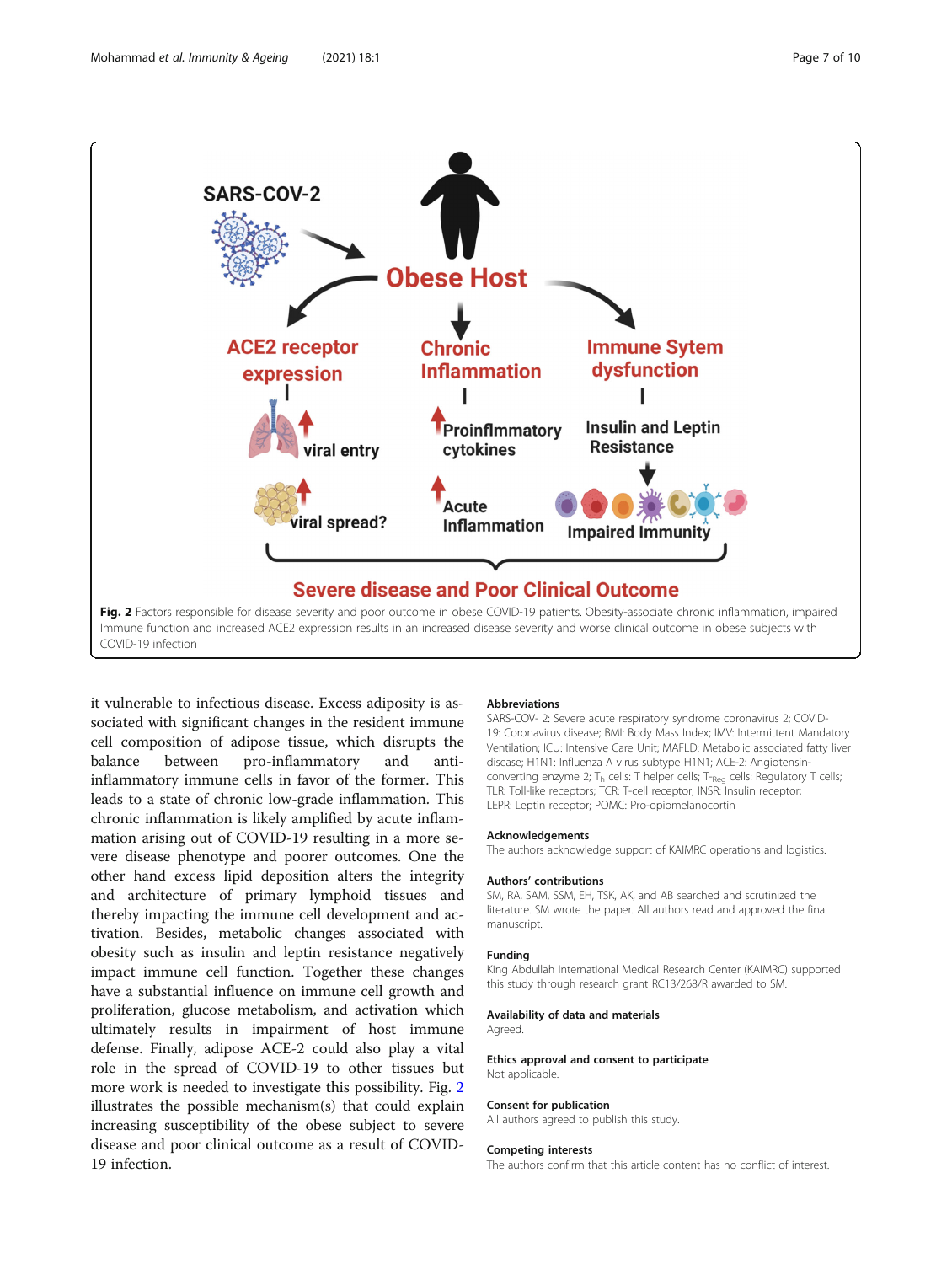#### <span id="page-7-0"></span>Author details

1 Experimental Medicine Department, King Abdullah International Medical Research Center/King Saud bin Abdulaziz University for Health Sciences-MNGHA, Riyadh 11426, Saudi Arabia. <sup>2</sup>Government Medical College Baramulla, Baramulla, Kashmir, India. <sup>3</sup>Biostatistics and Bioinformatics Department, King Abdullah International Medical Research Center/King Saud bin Abdulaziz University for Health Sciences-MNGHA, Riyadh 11426, Saudi Arabia. <sup>4</sup>Department of Cellular Therapy, Stem Cells Unit, King Abdullah International Medical Research Center/King Saud bin Abdulaziz University for Health Sciences--MNGHA, Riyadh 11426, Saudi Arabia.

#### Received: 19 August 2020 Accepted: 3 December 2020 Published online: 04 January 2021

#### References

- Simon AC. COVID-19, a graphic account. Emergencias. 2020;32(3):206-9.
- 2. Sylaja PN, Srivastava MVP, Shah S, Bhatia R, Khurana D, Sharma A, et al. The SARS-CoV-2/COVID-19 pandemic and challenges in stroke care in India. Ann N Y Acad Sci. 2020;1473(1):3–10.
- 3. As We Went to Press. COVID-19 Continues to Spread. Am J Nurs. 2020; 120(4):15.
- 4. Centor RM, Fisman DN. Annals on call understanding the spread of COVID-19. Ann Intern Med. 2020;172(6):OC1.
- 5. Mahase E. Covid-19: WHO declares pandemic because of "alarming levels" of spread, severity, and inaction. BMJ. 2020;368:m1036.
- 6. Chinazzi M, Davis JT, Ajelli M, Gioannini C, Litvinova M, Merler S, et al. The effect of travel restrictions on the spread of the 2019 novel coronavirus (COVID-19) outbreak. Science. 2020;368(6489):395–400.
- 7. Daw MA, El-Bouzedi AH. Modelling the epidemic spread of COVID-19 virus infection in northern African countries. Travel Med Infect Dis. 2020;35:101671.
- 8. Gatto M, Bertuzzo E, Mari L, Miccoli S, Carraro L, Casagrandi R, et al. Spread and dynamics of the COVID-19 epidemic in Italy: effects of emergency containment measures. Proc Natl Acad Sci U S A. 2020;117(19):10484–91.
- 9. Yang S, Cao P, Du P, Wu Z, Zhuang Z, Yang L, et al. Early estimation of the case fatality rate of COVID-19 in mainland China: a data-driven analysis. Ann Transl Med. 2020;8(4):128.
- 10. Stafford N. Covid-19: why Germany's case fatality rate seems so low. BMJ. 2020;369:m1395.
- 11. Rajgor DD, Lee MH, Archuleta S, Bagdasarian N, Quek SC. The many estimates of the COVID-19 case fatality rate. Lancet Infect Dis. 2020;20(7):776-7.
- 12. Onder G, Rezza G, Brusaferro S. Case-fatality rate and characteristics of patients dying in relation to COVID-19 in Italy. JAMA. 2020;323(18):1775–6.
- 13. Mi YN, Huang TT, Zhang JX, Qin Q, Gong YX, Liu SY, et al. Estimating instant case fatality rate of COVID-19 in China. Int J Infect Dis. 2020;97:1–6.
- 14. Giangreco G. Case fatality rate analysis of Italian COVID-19 outbreak. J Med Virol. 2020;92(7):919–23.
- 15. Fischer F, Raiber L, Boscher C, Winter MH. COVID-19 and the elderly: who cares? Front Public Health. 2020;8:151.
- 16. Etard JF, Vanhems P, Atlani-Duault L, Ecochard R. Potential lethal outbreak of coronavirus disease (COVID-19) among the elderly in retirement homes and long-term facilities, France, March 2020. Euro Surveill. 2020;25(15):2000448.
- 17. Sinclair AJ, Abdelhafiz AH. Age, frailty and diabetes triple jeopardy for vulnerability to COVID-19 infection. EClinical Medicine. 2020;22:100343.
- 18. Osama T, Pankhania B, Majeed A. Protecting older people from COVID-19: should the United Kingdom start at age 60? J R Soc Med. 2020;113(5):169–70.
- 19. Nickel CH, Rueegg M, Pargger H, Bingisser R. Age, comorbidity, frailty status: effects on disposition and resource allocation during the COVID-19 pandemic. Swiss Med Wkly. 2020;150:w20269.
- 20. Mahase E. Covid-19: death rate is 0.66% and increases with age, study estimates. BMJ. 2020;369:m1327.
- 21. Singh AK, Gupta R, Misra A. Comorbidities in COVID-19: outcomes in hypertensive cohort and controversies with renin angiotensin system blockers. Diabetes Metab Syndr. 2020;14(4):283–7.
- 22. Gidlof S, Savchenko J, Brune T, Josefsson H. COVID-19 in pregnancy with comorbidities: more liberal testing strategy is needed. Acta Obstet Gynecol Scand. 2020;99(7):948–9.
- 23. Richardson S, Hirsch JS, Narasimhan M, Crawford JM, McGinn T, Davidson KW, et al. Presenting characteristics, comorbidities, and outcomes among 5700 patients hospitalized with COVID-19 in the New York City area. JAMA. 2020;323(20):2052–9.
- 24. Zheng KI, Gao F, Wang XB, Sun QF, Pan KH, Wang TY, et al. Obesity as a risk factor for greater severity of COVID-19 in patients with metabolic associated fatty liver disease. Metabolism. 2020;108:154244.
- 25. Sattar N, McInnes IB, McMurray JJV. Obesity a risk factor for severe COVID-19 infection: multiple potential mechanisms. Circulation. 2020;142(1):4–6.
- 26. Kassir R. Risk of COVID-19 for patients with obesity. Obes Rev. 2020;21(6): e13034.
- 27. Caussy C, Wallet F, Laville M, Disse E. Obesity is associated with severe forms of COVID-19. Obesity (Silver Spring). 2020;28(7):1175.
- 28. Ong SWX, Young BE, Leo YS, Lye DC. Association of higher body mass index (BMI) with severe coronavirus disease 2019 (COVID-19) in younger patients. Clin Infect Dis. 2020;71(16):2300–2.
- 29. Yang J, Hu J, Zhu C. Obesity aggravates COVID-19: a systematic review and meta-analysis. J Med Virol. 2020. <https://doi.org/10.1002/jmv.26237>.
- 30. Argenziano MG, Bruce SL, Slater CL, Tiao JR, Baldwin MR, Barr RG, et al. Characterization and clinical course of 1000 patients with coronavirus disease 2019 in New York: retrospective case series. BMJ. 2020;369:m1996.
- 31. Belanger MJ, Hill MA, Angelidi AM, Dalamaga M, Sowers JR, Mantzoros CS. Covid-19 and disparities in nutrition and obesity. N Engl J Med. 2020; 383(11):e69.
- 32. Devecchi A, Ippolito M, Merlo FD, Pira C, Rahimi F. COVID-19 and obesity. Minerva Gastroenterol Dietol. 2020.
- 33. Mauvais-Jarvis F. Aging, male sex, obesity, and metabolic inflammation create the perfect storm for COVID-19. Diabetes. 2020;69(9):1857–63.
- 34. Muniyappa R, Wilkins KJ. Diabetes, obesity, and risk prediction of severe COVID-19. J Clin Endocrinol Metab. 2020;105(10):dgaa442.
- 35. Rottoli M, Bernante P, Belvedere A, Balsamo F, Garelli S, Giannella M, et al. How important is obesity as a risk factor for respiratory failure, intensive care admission and death in hospitalised COVID-19 patients? Results from a single Italian Centre. Eur J Endocrinol. 2020;183(4):389–97.
- Syed AA, Soran H, Adam S. Obesity and covid-19: the unseen risks. BMJ. 2020;370:m2823.
- 37. Vaughan CJ, Cronin H, Ryan PM, Caplice NM. Obesity and COVID-19: a Virchow's triad for the 21st century. Thromb Haemost. 2020;120(11):1590–3.
- 38. Lighter J, Phillips M, Hochman S, Sterling S, Johnson D, Francois F, et al. Obesity in patients younger than 60 years is a risk factor for Covid-19 hospital admission. Clin Infect Dis. 2020;71(15):896–7.
- 39. Deng M, Qi Y, Deng L, Wang H, Xu Y, Li Z, et al. Obesity as a Potential Predictor of Disease Severity in Young COVID-19 Patients: A Retrospective Study. Obesity (Silver Spring). 2020;28(10):1815–25.
- 40. Iacobellis G, Malavazos AE, Ferreira T. COVID-19 rise in Younger adults with Obesity: Visceral Adiposity can predict the Risk. Obesity (Silver Spring). 2020; 28(10):1795.
- 41. Zhang F, Xiong Y, Wei Y, Hu Y, Wang F, Li G, et al. Obesity predisposes to the risk of higher mortality in young COVID-19 patients. J Med Virol. 2020; 92(11):2536–42.
- 42. Zheng KI, Gao F, Wang XB, Sun QF, Pan KH, Wang TY, et al. Letter to the editor: obesity as a risk factor for greater severity of COVID-19 in patients with metabolic associated fatty liver disease. Metabolism. 2020;108:154244.
- 43. Palaiodimos L, Kokkinidis DG, Li W, Karamanis D, Ognibene J, Arora S, et al. Severe obesity is associated with higher in-hospital mortality in a cohort of patients with COVID-19 in the Bronx. New York. Metabolism. 2020;108:154262.
- 44. Gao F, Zheng KI, Wang XB, Sun QF, Pan KH, Wang TY, et al. Obesity is a risk factor for greater COVID-19 severity. Diabetes Care. 2020;43(7):e72–4.
- 45. Chiappetta S, Sharma AM, Bottino V, Stier C. COVID-19 and the role of chronic inflammation in patients with obesity. Int J Obes. 2020;44(8):1790–2.
- 46. Simonnet A, Chetboun M, Poissy J, Raverdy V, Noulette J, Duhamel A, et al. High prevalence of obesity in severe acute respiratory syndrome coronavirus-2 (SARS-CoV-2) requiring invasive mechanical ventilation. Obesity (Silver Spring). 2020;28(7):1195–9.
- 47. Portincasa P, Krawczyk M, Smyk W, Lammert F, Di Ciaula A. COVID-19 and nonalcoholic fatty liver disease: two intersecting pandemics. Eur J Clin Investig. 2020;50(10):e13338.
- 48. Kalligeros M, Shehadeh F, Mylona EK, Benitez G, Beckwith CG, Chan PA, et al. Association of Obesity with Disease Severity among Patients with COVID-19. Obesity (Silver Spring). 2020;28(7):1200–4.
- 49. Petrilli CM, Jones SA, Yang J, Rajagopalan H, O'Donnell L, Chernyak Y, et al. Factors associated with hospital admission and critical illness among 5279 people with coronavirus disease 2019 in New York City: prospective cohort study. 2020;369:m1966.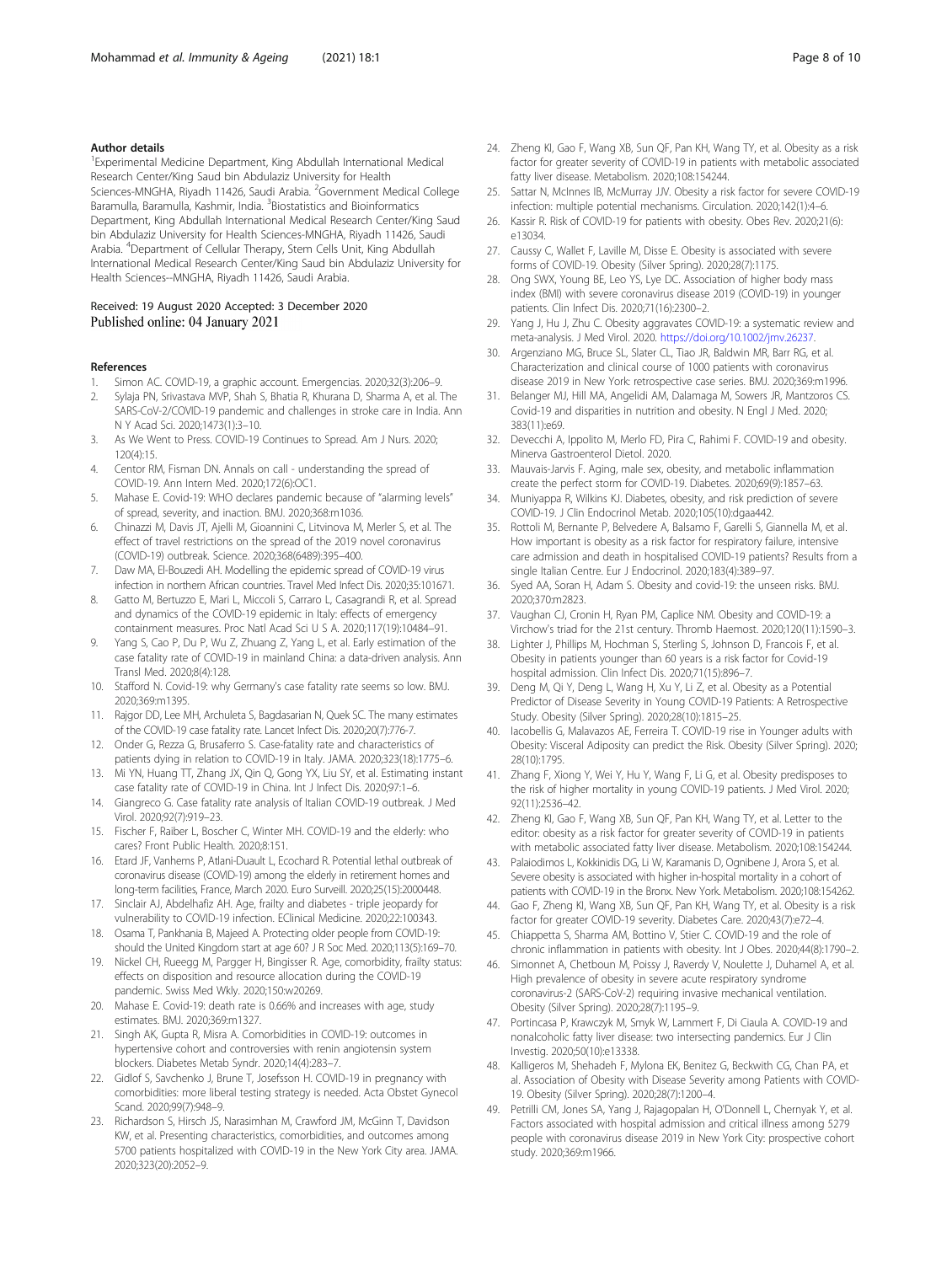- <span id="page-8-0"></span>50. AB Docherty EH, Green CA, Hardwick H, Pius R, Norman L, Holden KA, Read JM, Dondelinger CG, Merson L, Lee J, Plotkin D, Sigfrid L, Halpin S, Jackson C, Gamble C, Horby PW, Nguyen-Van-Tam JS, ISARICC Investigators, Dunning J, Openshaw PJM, Baillie JK, Semple MG. Features of 16,749 hospitalised UK patients with COVID-19 using the ISARIC WHO Clinical Characterisation Protocol. 2020;369:m1985.
- 51. Cai Q, Chen F, Wang T, Luo F, Liu X, Wu Q, et al. Obesity and COVID-19 severity in a designated Hospital in Shenzhen. China. Diabetes Care. 2020; 43(7):1392–8.
- 52. Bello-Chavolla OY, Bahena-Lopez JP, Antonio-Villa NE, Vargas-Vazquez A, Gonzalez-Diaz A, Marquez-Salinas A, et al. Predicting Mortality Due to SARS-CoV-2: A Mechanistic Score Relating Obesity and Diabetes to COVID-19 Outcomes in Mexico. J Clin Endocrinol Metab. 2020;105(8):dgaa346.
- 53. Petersen A, Bressem K, Albrecht J, Thiess HM, Vahldiek J, Hamm B, et al. The role of visceral adiposity in the severity of COVID-19: highlights from a unicenter cross-sectional pilot study in Germany. Metabolism. 2020;110:154317.
- 54. Urra JM, Cabrera CM, Porras L, Rodenas I. Selective CD8 cell reduction by SARS-CoV-2 is associated with a worse prognosis and systemic inflammation in COVID-19 patients. Clin Immunol. 2020;217:108486.
- 55. Giacomelli A, Ridolfo AL, Milazzo L, Oreni L, Bernacchia D, Siano M, et al. 30 day mortality in patients hospitalized with COVID-19 during the first wave of the Italian epidemic: a prospective cohort study. Pharmacol Res. 2020; 158:104931.
- 56. Klang E, Kassim G, Soffer S, Freeman R, Levin MA, Reich DL. Morbid Obesity as an Independent Risk Factor for COVID-19 Mortality in Hospitalized Patients Younger than 50. Obesity (Silver Spring). 2020;28(9):1595–9.
- 57. Palaiodimos L, Kokkinidis DG, Li W, Karamanis D, Ognibene J, Arora S, et al. Severe obesity, increasing age and male sex are independently associated with worse in-hospital outcomes, and higher in-hospital mortality, in a cohort of patients with COVID-19 in the Bronx. New York. Metabolism. 2020;108:154262.
- 58. Hamer M, Kivimaki M, Gale CR, David BG. Lifestyle risk factors, inflammatory mechanisms, and COVID-19 hospitalization: a community-based cohort study of 387,109 adults in UK. Brain Behav Immun. 2020;87:184–7.
- 59. Pettit NN, MacKenzie EL, Ridgway J, Pursell K, Ash D, Patel B, et al. Obesity is Associated with Increased Risk for Mortality Among Hospitalized Patients with COVID-19. Obesity (Silver Spring). 2020;28(10):1806–10.
- 60. Caussy C, Pattou F, Wallet F, Simon C, Chalopin S, Telliam C, et al. Prevalence of obesity among adult inpatients with COVID-19 in France. Lancet Diabetes Endocrinol. 2020;8(7):562–4.
- 61. Galic S, Oakhill JS, Steinberg GR. Adipose tissue as an endocrine organ. Mol Cell Endocrinol. 2010;316(2):129–39.
- 62. Booth A, Magnuson A, Fouts J, Foster MT. Adipose tissue: an endocrine organ playing a role in metabolic regulation. Horm Mol Biol Clin Invest. 2016;26(1):25–42.
- 63. Schipper HS, Prakken B, Kalkhoven E, Boes M. Adipose tissue-resident immune cells: key players in immunometabolism. Trends Endocrinol Metab. 2012;23(8):407–15.
- 64. Duffaut C, Galitzky J, Lafontan M, Bouloumie A. Unexpected trafficking of immune cells within the adipose tissue during the onset of obesity. Biochem Biophys Res Commun. 2009;384(4):482–5.
- 65. Lu J, Zhao J, Meng H, Zhang X. Adipose tissue-resident immune cells in obesity and type 2 diabetes. Front Immunol. 2019;10:1173.
- 66. Serena C, Keiran N, Ceperuelo-Mallafre V, Ejarque M, Fradera R, Roche K, et al. Obesity and type 2 diabetes alters the immune properties of human adipose derived stem cells. Stem Cells. 2016;34(10):2559–73.
- 67. Mraz M, Haluzik M. The role of adipose tissue immune cells in obesity and low-grade inflammation. J Endocrinol. 2014;222(3):R113–27.
- 68. Liu R, Nikolajczyk BS. Tissue immune cells fuel obesity-associated inflammation in adipose tissue and beyond. Front Immunol. 2019;10:1587.
- 69. Huh JY, Park YJ, Ham M, Kim JB. Crosstalk between adipocytes and immune cells in adipose tissue inflammation and metabolic dysregulation in obesity. Mol Cell. 2014;37(5):365–71.
- 70. Vorotnikov AV, Stafeev IS, Menshikov MY, Shestakova MV, Parfyonova YV. Latent inflammation and defect in adipocyte renewal as a mechanism of obesity-associated insulin resistance. Biochemistry (Mosc). 2019;84(11):1329–45.
- 71. Conti P, Ronconi G, Caraffa A, Gallenga CE, Ross R, Frydas I, et al. Induction of pro-inflammatory cytokines (IL-1 and IL-6) and lung inflammation by Coronavirus-19 (COVI-19 or SARS-CoV-2): anti-inflammatory strategies. J Biol Regul Homeost Agents. 2020;34(2):327–31.
- 72. Garcia LF. Immune response, inflammation, and the clinical Spectrum of COVID-19. Front Immunol. 2020;11:1441.
- 73. Jose RJ, Manuel A. COVID-19 cytokine storm: the interplay between inflammation and coagulation. Lancet Respir Med. 2020;8(6):e46–e7.
- 74. Leisman DE, Deutschman CS, Legrand M. Facing COVID-19 in the ICU: vascular dysfunction, thrombosis, and dysregulated inflammation. Intensive Care Med. 2020;46(6):1105–8.
- 75. Tay MZ, Poh CM, Renia L, MacAry PA, Ng LFP. The trinity of COVID-19: immunity, inflammation and intervention. Nat Rev Immunol. 2020;20(6):363–74.
- 76. Vepa A, Bae JP, Ahmed F, Pareek M, Khunti K. COVID-19 and ethnicity: a novel pathophysiological role for inflammation. Diabetes Metab Syndr. 2020;14(5):1043–51.
- 77. Ryan PM, Caplice NM. Is adipose tissue a reservoir for viral spread, immune activation, and cytokine amplification in coronavirus disease 2019? Obesity (Silver Spring). 2020;28(7):1191–4.
- 78. Zhang W, Zhao Y, Zhang F, Wang Q, Li T, Liu Z, et al. The use of antiinflammatory drugs in the treatment of people with severe coronavirus disease 2019 (COVID-19): the perspectives of clinical immunologists from China. Clin Immunol. 2020;214:108393.
- 79. Hamer M, Kivimaki M, Gale CR, Batty GD. Lifestyle Risk Factors for Cardiovascular Disease in Relation to COVID-19 Hospitalization: A Community-Based Cohort Study of 387,109 Adults in UK. medRxiv. 2020; 2020.05.09.20096438.
- 80. Karagiannides I, Pothoulakis C. Obesity, innate immunity and gut inflammation. Curr Opin Gastroenterol. 2007;23(6):661–6.
- 81. Da Costa LA, Arora P, Garcia-Bailo B, Karmali M, El-Sohemy A, Badawi A. The association between obesity, cardiometabolic disease biomarkers, and innate immunity-related inflammation in Canadian adults. Diabetes Metab Syndr Obes. 2012;5:347–55.
- 82. de Heredia FP, Gomez-Martinez S, Marcos A. Obesity, inflammation and the immune system. Proc Nutr Soc. 2012;71(2):332–8.
- 83. Rojas-Osornio SA, Cruz-Hernandez TR, Drago-Serrano ME, Campos-Rodriguez R. Immunity to influenza: impact of obesity. Obes Res Clin Pract. 2019;13(5): 419–29.
- 84. Chng MH, Alonso MN, Barnes SE, Nguyen KD, Engleman EG. Adaptive immunity and antigen-specific activation in obesity-associated insulin resistance. Mediat Inflamm. 2015;2015:593075.
- 85. Bharath LP, Ip BC, Nikolajczyk BS. Adaptive immunity and metabolic health: harmony becomes dissonant in obesity and aging. Compr Physiol. 2017; 7(4):1307–37.
- 86. Andersen CJ, Murphy KE, Fernandez ML. Impact of obesity and metabolic syndrome on immunity. Adv Nutr. 2016;7(1):66–75.
- 87. Adler BJ, Kaushansky K, Rubin CT. Obesity-driven disruption of haematopoiesis and the bone marrow niche. Nat Rev Endocrinol. 2014; 10(12):737–48.
- 88. van den Berg SM, Seijkens TT, Kusters PJ, Beckers L, den Toom M, Smeets E, et al. Diet-induced obesity in mice diminishes hematopoietic stem and progenitor cells in the bone marrow. FASEB J. 2016;30(5):1779–88.
- Karlsson EA, Sheridan PA, Beck MA. Diet-induced obesity in mice reduces the maintenance of influenza-specific CD8+ memory T cells. J Nutr. 2010; 140(9):1691–7.
- 90. Yang H, Youm YH, Vandanmagsar B, Rood J, Kumar KG, Butler AA, et al. Obesity accelerates thymic aging. Blood. 2009;114(18):3803–12.
- 91. Kanneganti TD, Dixit VD. Immunological complications of obesity. Nat Immunol. 2012;13(8):707–12.
- 92. Castelo-Branco C, Soveral I. The immune system and aging: a review. Gynecol Endocrinol. 2014;30(1):16–22.
- 93. Yang H, Youm YH, Vandanmagsar B, Ravussin A, Gimble JM, Greenway F, et al. Obesity increases the production of proinflammatory mediators from adipose tissue T cells and compromises TCR repertoire diversity: implications for systemic inflammation and insulin resistance. J Immunol. 2010;185(3):1836–45.
- 94. Weitman ES, Aschen SZ, Farias-Eisner G, Albano N, Cuzzone DA, Ghanta S, et al. Obesity impairs lymphatic fluid transport and dendritic cell migration to lymph nodes. PLoS One. 2013;8(8):e70703.
- 95. Cai SH, Liao W, Chen SW, Liu LL, Liu SY, Zheng ZD. Association between obesity and clinical prognosis in patients infected with SARS-CoV-2. Infect Dis Poverty. 2020;9(1):80.
- 96. Tsai S, Clemente-Casares X, Zhou AC, Lei H, Ahn JJ, Chan YT, et al. Insulin receptor-mediated stimulation boosts T cell immunity during inflammation and infection. Cell Metab. 2018;28(6):922–34 e4.
- 97. Mirdamadi Y, Bommhardt U, Goihl A, Guttek K, Zouboulis CC, Quist S, et al. Insulin and insulin-like growth factor-1 can activate the phosphoinositide-3-